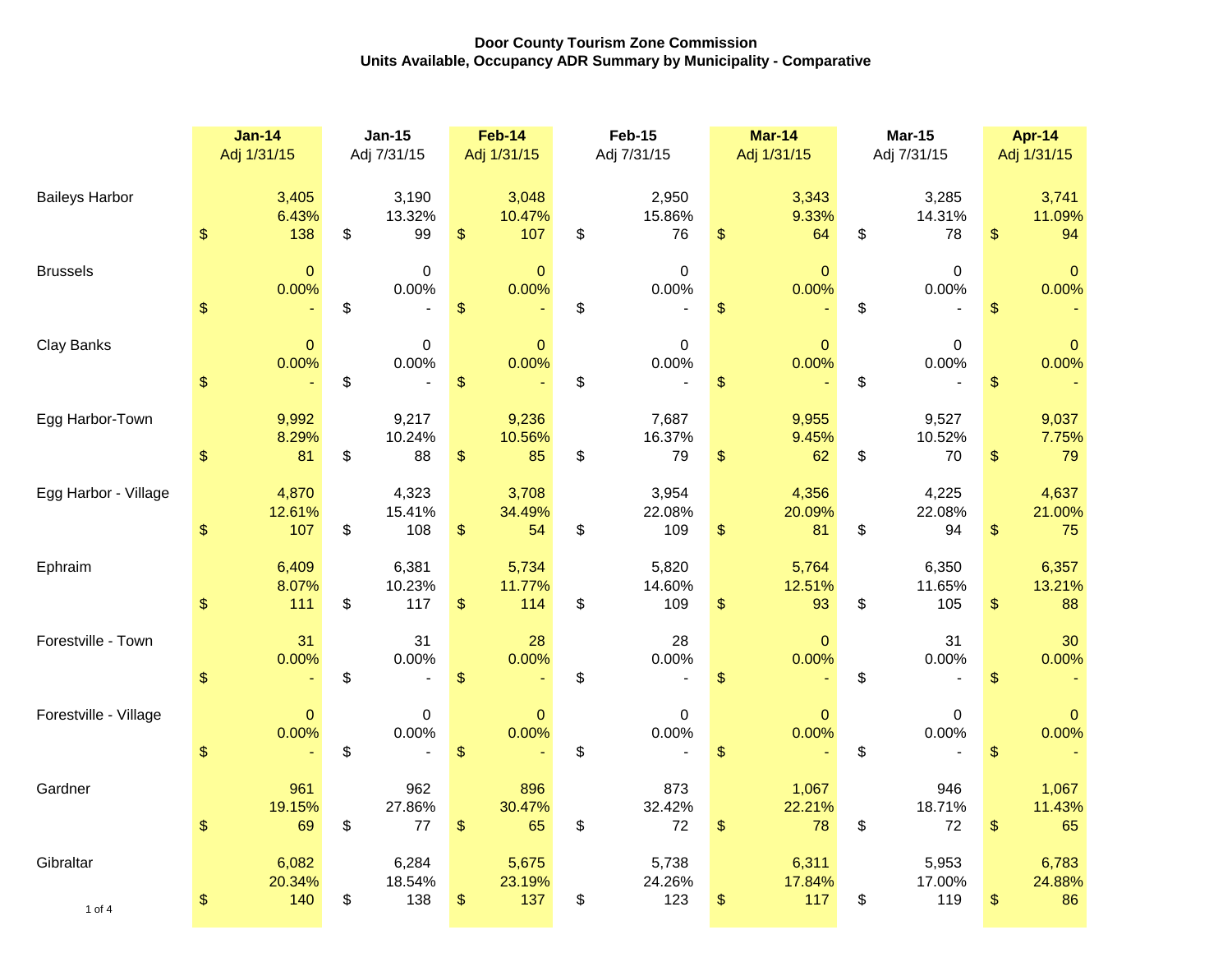|                      | <b>Jan-14</b>      | <b>Jan-15</b> |               | <b>Feb-14</b> |               | <b>Feb-15</b> |               |               | $Mar-14$     | <b>Mar-15</b>       | <b>Apr-14</b> |                 |  |
|----------------------|--------------------|---------------|---------------|---------------|---------------|---------------|---------------|---------------|--------------|---------------------|---------------|-----------------|--|
|                      | Adj 1/31/15        |               | Adj 7/31/15   |               | Adj 1/31/15   |               | Adj 7/31/15   |               | Adj 1/31/15  | Adj 7/31/15         |               | Adj 1/31/15     |  |
| Jacksonport          | 877                |               | 860           |               | 791           |               | 818           |               | 849          | 826                 |               | 853             |  |
|                      | \$<br>6.84%<br>169 | \$            | 14.07%<br>154 | $\frac{1}{2}$ | 10.75%<br>146 | \$            | 16.26%<br>106 | $\mathsf{\$}$ | 5.18%<br>178 | \$<br>14.04%<br>114 | \$            | 4.92%<br>150    |  |
|                      |                    |               |               |               |               |               |               |               |              |                     |               |                 |  |
| <b>Liberty Grove</b> | 4,271              |               | 4,254         |               | 4,312         |               | 3,907         |               | 4,097        | 4,522               |               | 4,094           |  |
|                      | 3.56%              |               | 3.41%         |               | 3.41%         | \$            | 2.89%         | $\mathsf{\$}$ | 3.78%<br>92  | 2.79%<br>113        |               | 4.62%<br>87     |  |
|                      | \$<br>142          | \$            | 165           | \$            | 108           |               | 132           |               |              | \$                  | \$            |                 |  |
| Nasewaupee           | 2,417              |               | 2,327         |               | 2,197         |               | 2,352         |               | 2,419        | 2,387               |               | 2,281           |  |
|                      | 21.97%             |               | 31.63%        |               | 36.55%        |               | 43.58%        |               | 28.69%       | 34.69%              |               | 14.95%          |  |
|                      | \$<br>57           | \$            | 51            | \$            | 63            | \$            | 63            | \$            | 65           | \$<br>54            | \$            | 46              |  |
|                      | 4,090              |               | 4,201         |               | 3,853         |               | 3,776         |               | 4,192        | 4,257               |               |                 |  |
| Sevastopol           | 21.56%             |               | 18.00%        |               | 34.10%        |               | 31.25%        |               | 25.33%       | 23.73%              |               | 4,552<br>24.32% |  |
|                      | \$<br>90           | \$            | 125           | \$            | 96            | \$            | 94            | \$            | 104          | \$<br>115           | \$            | 97              |  |
|                      |                    |               |               |               |               |               |               |               |              |                     |               |                 |  |
| Sister Bay           | 9,792              |               | 9,780         |               | 8,634         |               | 9,154         |               | 9,603        | 9,651               |               | 8,209           |  |
|                      | 9.44%              |               | 11.79%        |               | 15.81%        |               | 19.05%        |               | 13.39%       | 12.47%              |               | 15.71%          |  |
|                      | \$<br>117          | \$            | 107           | \$            | 89            | \$            | 76            | \$            | 82           | \$<br>88            | \$            | 84              |  |
| Sturgeon Bay - City  | 18,696             |               | 20,069        |               | 17,651        |               | 17,953        |               | 19,617       | 19,895              |               | 18,855          |  |
|                      | 25.97%             |               | 25.66%        |               | 37.50%        |               | 34.69%        |               | 35.90%       | 31.77%              |               | 29.27%          |  |
|                      | \$<br>71           | \$            | 74            | \$            | 68            | \$            | 73            | \$            | 70           | \$<br>78            | \$            | 72              |  |
|                      |                    |               |               |               |               |               |               |               |              |                     |               |                 |  |
| Sturgeon Bay - Town  | 379                |               | 289           |               | 330           |               | 227           |               | 371          | 368                 |               | 343             |  |
|                      | 5.80%              |               | 9.34%         |               | 3.33%         |               | 16.30%        |               | 2.16%        | 5.43%               |               | 7.87%           |  |
|                      | \$<br>163          | \$            | 144           | \$            | 158           | \$            | 105           | \$            | 160          | \$<br>122           | \$            | 149             |  |
| Union                | $\mathbf 0$        |               | 0             |               | $\mathbf{0}$  |               | 0             |               | 0            | 0                   |               | 0               |  |
|                      | 0.00%              |               | 0.00%         |               | 0.00%         |               | 0.00%         |               | 0.00%        | 0.00%               |               | 0.00%           |  |
|                      | \$                 | \$            |               | \$            |               | \$            |               | \$            |              | \$                  | \$            |                 |  |
|                      |                    |               |               |               |               |               |               |               |              |                     |               |                 |  |
| Washington Island    | 1,235              |               | 1,036         |               | 984           |               | 852           |               | 1,106        | 1,079               |               | 1,079           |  |
|                      | 6.72%              |               | 6.85%         |               | 9.86%         |               | 10.92%<br>70  |               | 7.96%        | 6.30%               |               | 25.39%          |  |
|                      | \$<br>63           | \$            | 74            | \$            | 83            | \$            |               | \$            | 70           | \$<br>75            | \$            | 47              |  |
|                      |                    |               |               |               |               |               |               |               |              |                     |               |                 |  |
|                      |                    |               |               |               |               |               |               |               |              |                     |               |                 |  |
| Available            | 73,507             |               | 73,204        |               | 67,077        |               | 66,089        |               | 73,050       | 73,302              |               | 71,918          |  |
| Filled               | 11,109             |               | 12,279        |               | 15,278        |               | 15,676        |               | 14,592       | 14,026              |               | 13,517          |  |
| $\%$                 | 15.11%             |               | 16.77%        |               | 22.78%        |               | 23.72%        |               | 19.98%       | 19.13%              |               | 18.80%          |  |
| Average              | \$<br>91           | \$            | 92            | \$            | 81            | \$            | 88            | \$            | 79           | \$<br>85            | \$            | 79              |  |

2 of 4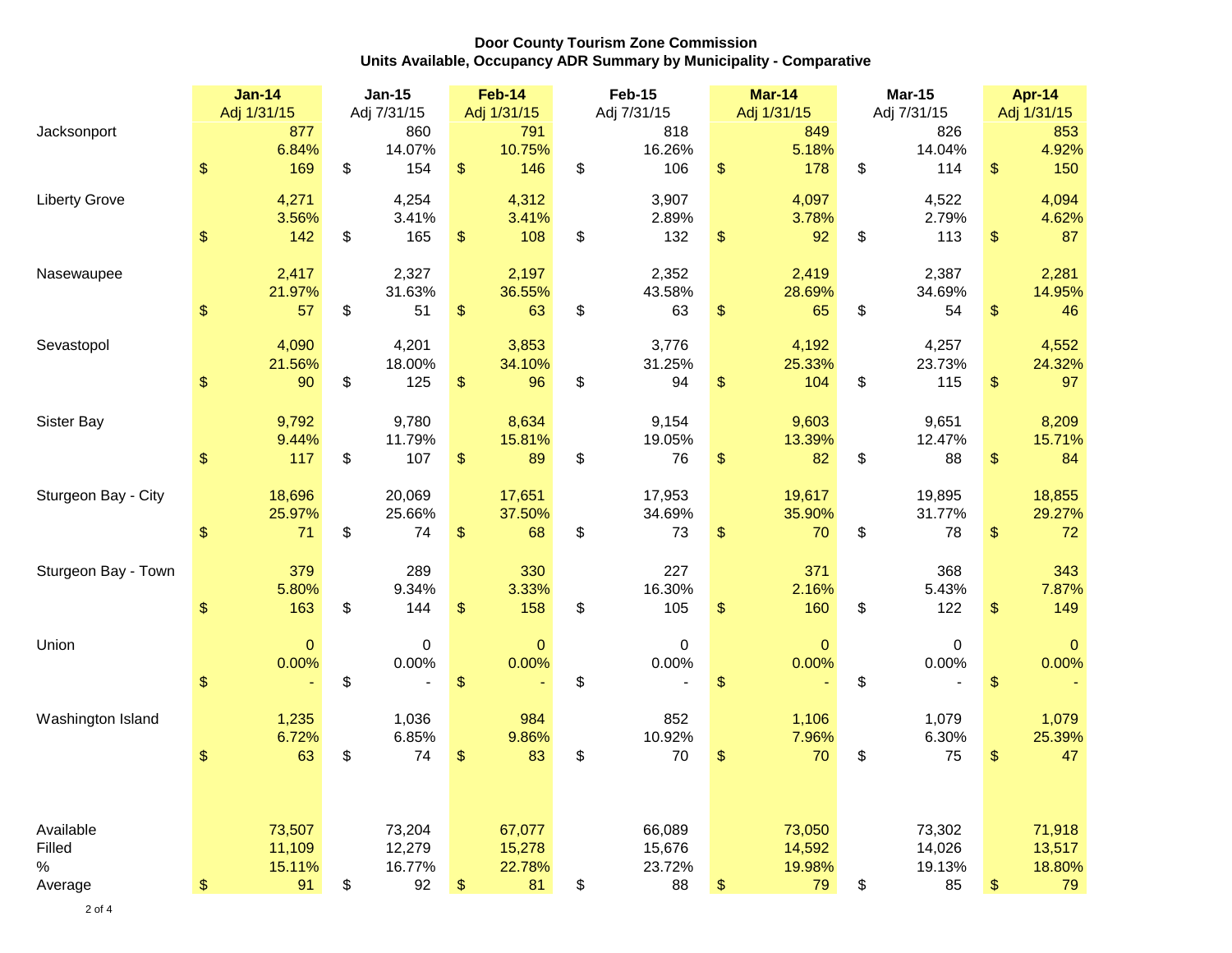|                       | Apr-15<br>Adj 7/31/15 |                        | <b>May-14</b><br>Adj 1/31/15 |                         | <b>May-15</b><br>Adj 7/31/15 |                         | <b>Jun-14</b><br>Adj 1/31/15  | <b>Jun-15</b><br>Unadj          | <b>Jul-14</b><br>Adj 1/31/15  | <b>Jul-15</b><br>Unadj |                         |
|-----------------------|-----------------------|------------------------|------------------------------|-------------------------|------------------------------|-------------------------|-------------------------------|---------------------------------|-------------------------------|------------------------|-------------------------|
| <b>Baileys Harbor</b> | \$                    | 3,876<br>9.91%<br>123  | \$                           | 8,318<br>18.69%<br>144  | \$                           | 7,856<br>26.73%<br>135  | \$<br>8,888<br>41.42%<br>177  | \$<br>8,716<br>48.59%<br>159    | \$<br>9,275<br>71.43%<br>190  | \$                     | 9,314<br>75.47%<br>194  |
| <b>Brussels</b>       | \$                    | $\pmb{0}$<br>0.00%     | \$                           | 31<br>0.00%             | \$                           | 30<br>0.00%             | \$<br>30<br>0.00%             | \$<br>30<br>100.00%<br>42       | \$<br>31<br>29.03%<br>195     | \$                     | 62<br>69.35%<br>58      |
| Clay Banks            | \$                    | 0<br>0.00%             | $\frac{1}{2}$                | 158<br>15.82%<br>177    | \$                           | 99<br>19.19%<br>131     | \$<br>177<br>34.43%<br>207    | \$<br>189<br>38.10%<br>215      | \$<br>178<br>65.73%<br>256    | \$                     | 213<br>72.30%<br>238    |
| Egg Harbor-Town       | \$                    | 8,953<br>10.62%<br>86  | \$                           | 11,227<br>24.47%<br>104 | \$                           | 11,597<br>23.72%<br>117 | \$<br>11,291<br>46.59%<br>142 | \$<br>11,500<br>45.89%<br>145   | \$<br>12,014<br>68.27%<br>178 | \$                     | 11,592<br>69.50%<br>194 |
| Egg Harbor - Village  | \$                    | 5,255<br>18.33%<br>95  | \$                           | 9,064<br>36.24%<br>100  | \$                           | 9,546<br>31.38%<br>121  | \$<br>11,510<br>51.41%<br>134 | \$<br>11,600<br>51.53%<br>141   | \$<br>12,148<br>74.96%<br>167 | \$                     | 12,245<br>79.11%<br>171 |
| Ephraim               | \$                    | 6,500<br>14.20%<br>99  | \$                           | 13,766<br>28.35%<br>106 | \$                           | 13,116<br>33.72%<br>108 | \$<br>15,036<br>49.71%<br>140 | \$<br>13,413<br>49.47%<br>142   | \$<br>15,920<br>76.04%<br>152 | \$                     | 15,181<br>81.11%<br>171 |
| Forestville - Town    | \$                    | 30<br>0.00%            | \$                           | 31<br>0.00%             | \$                           | 31<br>0.00%             | \$<br>30<br>0.00%             | \$<br>$\boldsymbol{0}$<br>0.00% | \$<br>31<br>0.00%             | \$                     | 0<br>0.00%              |
| Forestville - Village | \$                    | $\mathbf 0$<br>0.00%   | $\frac{1}{2}$                | $\mathbf{0}$<br>0.00%   | \$                           | 0<br>0.00%              | \$<br>$\mathbf 0$<br>0.00%    | \$<br>$\mathbf 0$<br>0.00%      | \$<br>$\mathbf{0}$<br>0.00%   | \$                     | 0<br>0.00%              |
| Gardner               | \$                    | 1,003<br>12.16%<br>89  | \$                           | 1,965<br>19.13%<br>99   | \$                           | 2,005<br>37.66%<br>80   | \$<br>2,353<br>21.25%<br>123  | \$<br>2,662<br>26.52%<br>124    | \$<br>2,145<br>41.72%<br>118  | \$                     | 2,046<br>52.74%<br>127  |
| Gibraltar<br>3 of 4   | \$                    | 7,154<br>19.90%<br>114 | $\frac{1}{2}$                | 14,395<br>33.72%<br>119 | \$                           | 15,226<br>34.53%<br>130 | \$<br>16,556<br>58.33%<br>146 | \$<br>16,562<br>59.88%<br>149   | \$<br>17,395<br>82.46%<br>174 | \$                     | 17,235<br>83.05%<br>177 |